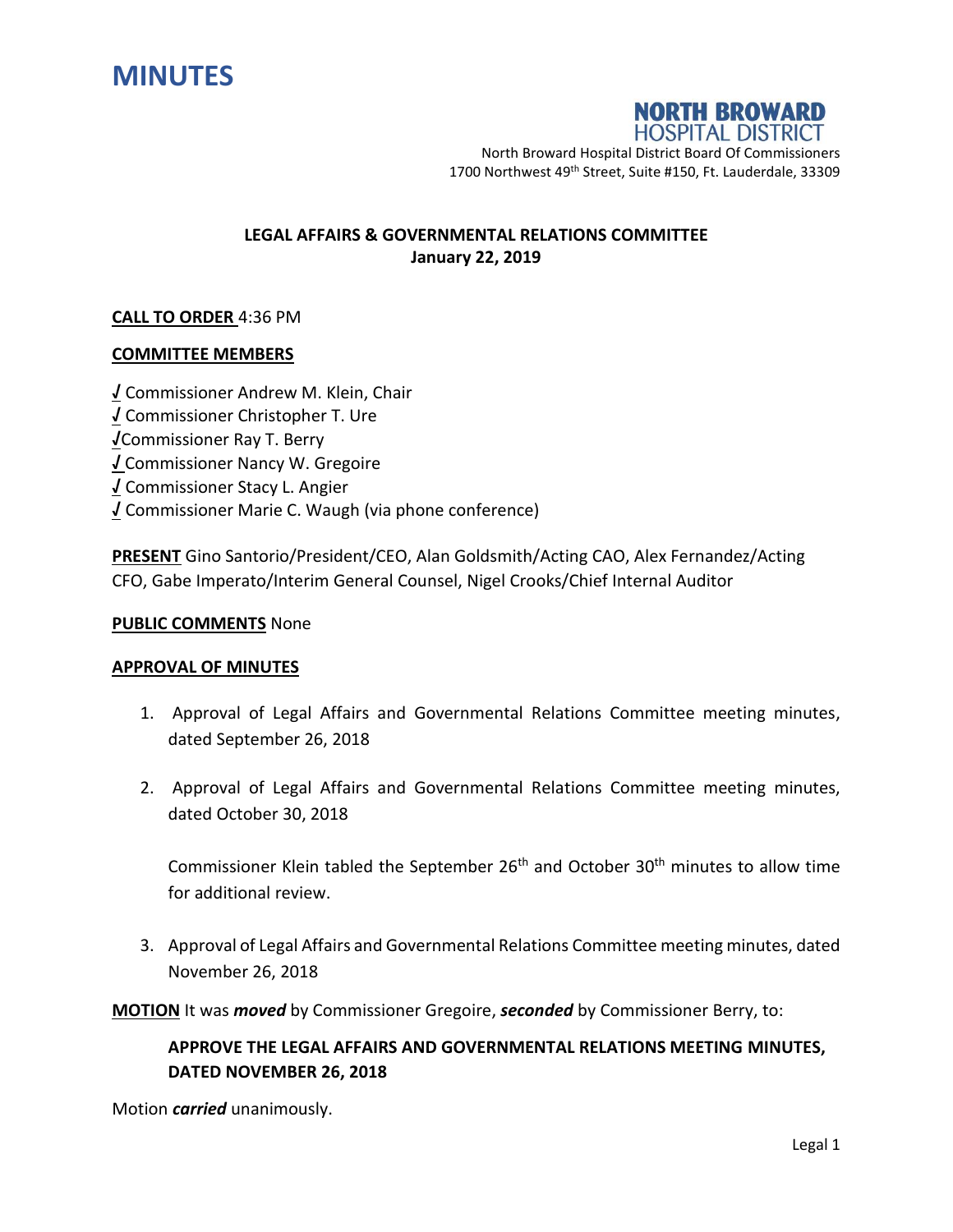



North Broward Hospital District Board Of Commissioners 1700 Northwest 49<sup>th</sup> Street, Suite #150, Ft. Lauderdale, 33309

#### **TOPIC OF DISCUSSION**

4. 2019 Board Attendance for Broward Days and Hospital Days – Diana Arteaga.

Ms. Arteaga shared detail on the upcoming events that included:

- **•** Broward Days- scheduled to take place March  $12-13$ <sup>th</sup> in Tallahassee. This event addresses the key legislative issues in Broward County relating to Medicaid and other policies. Generally, Local Business owners, legislators and community leaders attend.
- SafetyNet Hospital Days- scheduled to take place April 8-9<sup>th</sup> in Tallahassee.
- 5. Process and Guidelines for Retention of Outside Counsel Gabriel Imperato, Esq.
	- a. Legal Services for Litigation, Administrative Proceedings and Similar Matters
	- b. Legal Services for Administrative Matters, Non-litigation Matters, Non-litigation Risk Management Matters, and/or Similar Matters.

Mr. Imperato reported his firm was drafting a proposal that would include additions to the current Broward Health policy.

6. Ongoing Review of Current Outside Counsel Matters – Gabriel Imperato, Esq.

Mr. Imperato reported on the negotiation of outstanding invoices from Outside Counsel firms.

# **Note: Commissioner Ure excused himself from the meeting, however a quorum was maintained.**

7. Review of Organization Legal Staff and Additional Attorney and Paralegal Staffing – Gabriel Imperato, Esq.

Mr. Imperato reported on shortage of staff in the Legal Department.

8. Insurance Coverage Update for Legal Costs – Gabriel Imperato, Esq.

Mr. Imperato reported that the former insurance provider, AIG, was not provided sufficient notice of particular cases in order to obtain insurance coverage for legal fees.